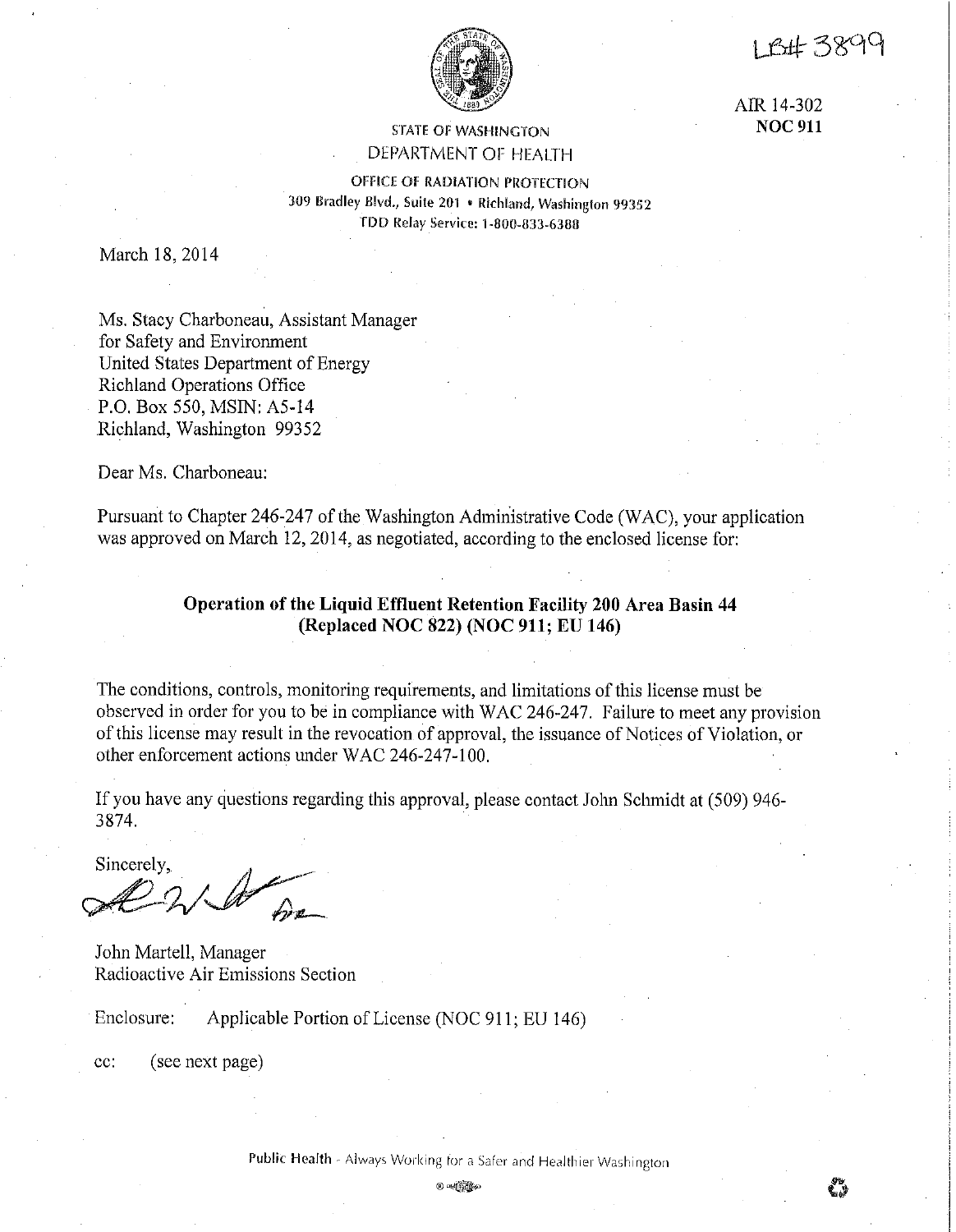Ms. Stacy Charboneau March 18, 2014 Page 2 of 2

cc: Ruth Allen, WRPS . Robert Anderson, MSA Matthew Barnett, PNNL Lee Bostic, BNI Cliff Clark, USDOE-RL Jack Donnelly, WRPS Rick Engelmann, CHPRC Dennis Faulk, EPA Phil Gent, Ecology Robert Haggard, BNI Dale Jackson, USDOE-RL Paul Karschnia, CHPRC Ed MacAlister, USDOE-RL Crystal Mathey, WDOH Ernest McConnick, WDOH Valarie Peery, Ecology Crystal Rau, Ecology John Schmidt, WDOH Maria Skorska, Ecology Jeff Voogd, WRPS Joan Woolard, WRPS Davis Zhen, EPA Environmental Portal RAES Tracking Line# 815; NOC 911; EU 146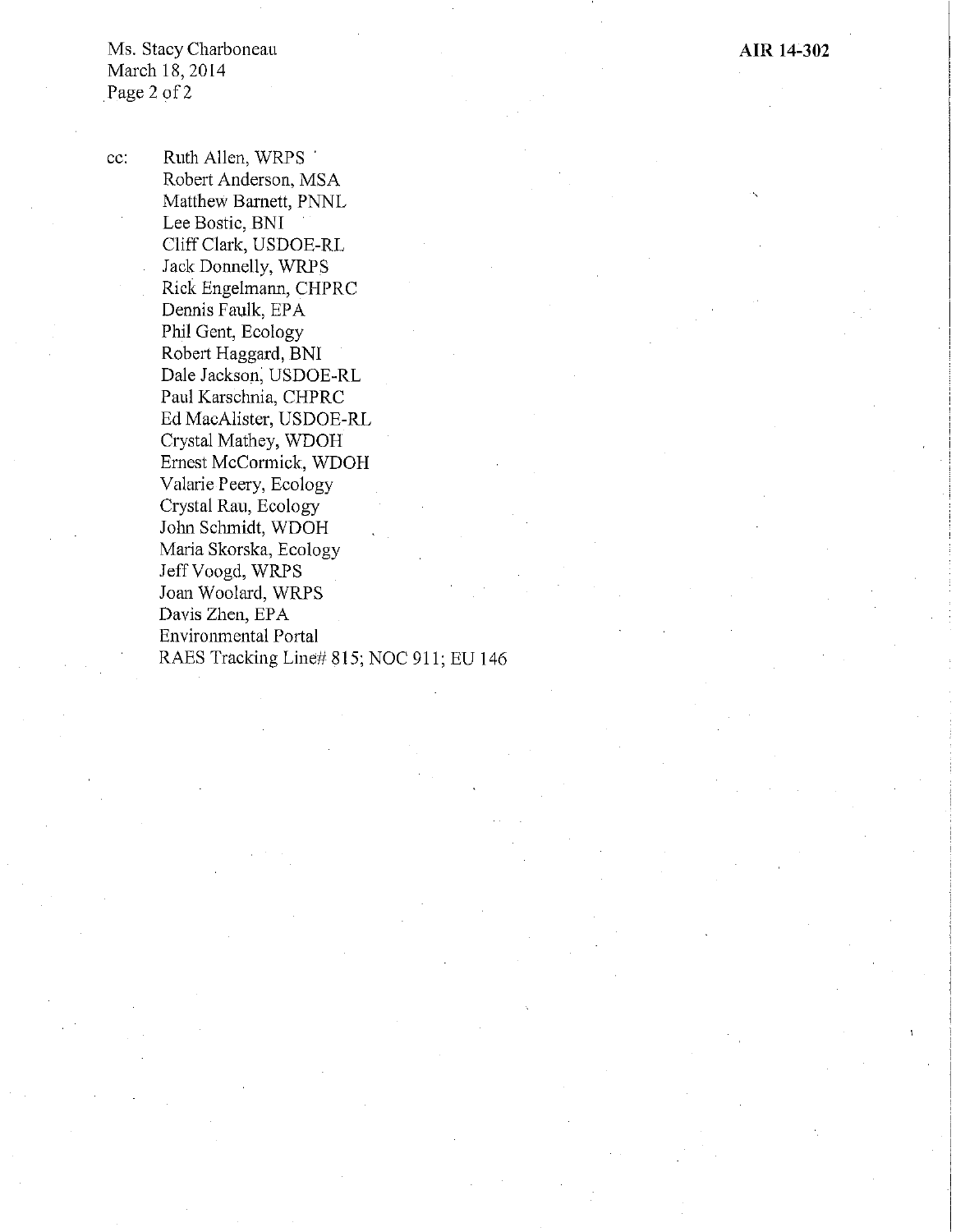| <b>Federal and State</b><br>Reculatory                                        | <b>Monitoring and Testing</b><br>Requirements                       | <b>Radionuclides Requiring</b><br>Measurement                                                 |           | <b>Sampling</b><br>Frequency  |
|-------------------------------------------------------------------------------|---------------------------------------------------------------------|-----------------------------------------------------------------------------------------------|-----------|-------------------------------|
| <b>Monitoring Requirements</b>                                                |                                                                     | state enforceable: WAC 246-247-040(5), 060(5), and federally enforceable: 40 CFR 61 subpart H |           |                               |
|                                                                               | Charcoal filter                                                     |                                                                                               |           |                               |
| Zone or Area                                                                  | <b>Abatement Technology</b>                                         | Required $#$ of Units                                                                         |           | <b>Additional Description</b> |
| <b>Abatement Technology</b>                                                   | BARCT<br>state only enforceable: WAC 246-247-010(4), 040(5), 060(5) | WAC 246-247-040(3), 040(4)                                                                    |           |                               |
|                                                                               | Average Stack ExhaustVelocity: 32.50 ft/second.                     | 9.91 m/second.                                                                                |           |                               |
|                                                                               |                                                                     | Average Stack Effluent Temperature: 77 degrees Fahrenheit. 25 degrees Celsius.                |           |                               |
| Stack Height: 5.00 ft.                                                        | 1.52 m.                                                             | Stack Diameter 0.17 ft.                                                                       | $0.05$ m. |                               |
| <b>Emission Unit Information</b>                                              |                                                                     |                                                                                               |           |                               |
| Liquid Effluent Retention Facility (LERF).                                    |                                                                     |                                                                                               |           |                               |
| <b>LERF Basin #44</b><br>This is a MINOR, PASSIVELY ventilated emission unit. |                                                                     |                                                                                               |           |                               |
| 200E P-242AL44-001                                                            |                                                                     |                                                                                               |           |                               |
|                                                                               |                                                                     |                                                                                               |           |                               |

| Regulatory                                      | <b>Requirements</b>                       | <b>Measurement</b>        | Frequency                                                  |
|-------------------------------------------------|-------------------------------------------|---------------------------|------------------------------------------------------------|
| 40 CFR $61.93(b)(4)(i)$<br>& WAC 246-247-075(3) | 40 CFR 61, Appendix B,<br>Method $114(3)$ | TOTAL ALPHA TOTAL<br>BETA | Air - every 2 weeks<br>continuous/deposition -<br>annually |

### **Sampling Requirements** Near Field Environment Sampling

#### **Additional Requirements**

**Emission Unit** ID: 146

Additional monitoring or sampling requirements established by this License will be listed in the Conditions and Limitations section, if applicable.

**operational Status** Operations at LERF involve receipt and storage ofwastewaters on the Hanford Site.

#### **This Emission Unit has 1 active Notice(s) of Construction.**

| <b>Project Title</b>                                                            |            | Approval # Date Approved NOC_ID |      |
|---------------------------------------------------------------------------------|------------|---------------------------------|------|
| Operation of the Liquid Effluent Retention Facility 200 Area Basin 44 (Replaced | AIR 14-302 | 3/12/2014                       | -911 |
| NOC ID 822).                                                                    |            |                                 |      |

### **Conditions (state only enforceable: WAC 246-247-040(5), 060(5) if not specified)**

- 1) The total abated emission limit for this Notice of Construction is limited to 5.96E-02 mrem/year to the Maximally Exposed Individual (WAC 246-247-040(5)).
- 2) This approval applies only to those activities described below. No additional activities or variations on the approved activities that constitute a "modification" to the emission unit, as defined in WAC 246-247-030(16), may be conducted.

The operation of the Liquid Effluent Retention Facility 200 Area Basin 44

LERF provides temporary storage, as well as flow and pH equalization, for wastewaters prior to treatment at ETF. LERF consists of three high density polyethylene double lined basins, each with an operating capacity of 29.5 million L. Each basin has a leachate collection system located between the primary and secondary composite liner systems and is also equipped with a floating low density polyethylene cover firmly attached to the sidewalls to prevent unwanted material from entering the basins and avoid evaporation of wastewater. To prevent the buildup of gas, each basin is passively vented through vent pipes. Gases exiting through a vent pipe are channeled throngh a carbon adsorption filter.

### LERF Cover Cleanup Operations

These operations include removal of contaminated liquids, vegetation, debris, and windblown dirt/mud that have collected on the surface of the LERF basin covers and in nearby external locations in or near LERF. Precipitation and windblown dirt/mud, which normally collect on the floating low-density polyethylene covers, are removed by pumping the precipitation into the basin under the cover, into containers located at

LERF, or directly to the ground if contamination is below the groundwater quality criteria for radionuclides Page 1 of 5 for EU\_ID 146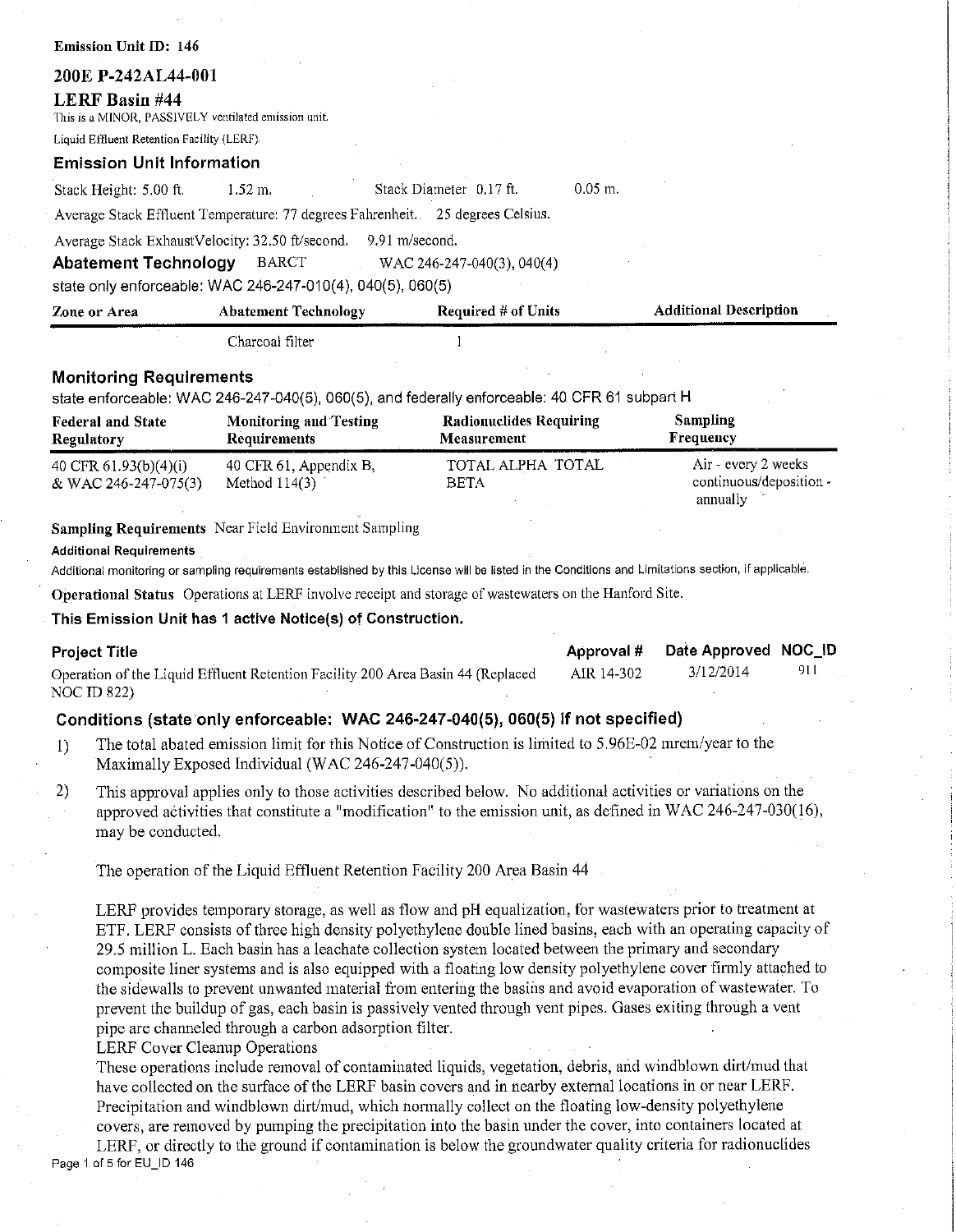listed in WAC 173-200-040, "Water Quality Standards for Groundwaters of the State of Washington," "Criteria." The dirt/mud on the covers is collected on filters or sluiced, slun-ied, or mechanically loaded into containers for disposal. Vegetation and debris (such as old hoses and failed pumps) are removed using mechanical methods and tools including, but not limited to, cranes, heavy equipment, chain balls, nets, long reach tools, or similar methods. Workers will employ these methods from the sides of the basins. This material will be placed in containers and disposed. The floating covers and charcoal filters on breather vents reduce emissions from the LERF basins. Other unfiltered LERF/ETF diffuse and fugitive emissions are very low. Containment provided by drums and other waste packages, combined with minimization of any external contamination in accordance with established radiation control procedures, provides for effective control of potential fugitive emissions. Potential emissions during waste unloading from tankers and pressure testing of tankers are controlled by the very moist conditions in the tanker and the gradual air displacement and air release rates that occur. 3) The PTE for this project as determined under WAC 246-247-030(21)(a-e) [as specified in the application] is 5.96E-02 mrem/year. Approved are the associated potential release rates (Curies/year) of: Alpha - 0 5.01 E-04 Liquid/Particulate Solid WAC 246-247-030(21)(a) Alpha release rate is assumed to be Pu-239/240. The release rate assumes two full basins and the addition of waste water equivalent to ETF's annual operating capacity. In addition to the isotopes specifically listed as approved under this NOC, other radionuclldes may be encountered and are approved so long as they are conservatively represented by the total alpha and total beta-gamma constituents. Am -241 Liquid/Particulate Solid WAC 246-247-030(21 )(a) Contributes less than 0.1 mrem/yr to the MEI, and represents less than 10% of the unabated PTE and represents less than 25% of the abated dose. B/G - 0 3.33E+OO Liquid/Particulate Solid WAC 246-247-030(21)(a) Beta/Gamma release rate is assumed to be Sr·90/Cs·137. The release rate assumes two full basins and the addition of waste water equivalent to ETF's annual operating capacity. In addition to the isotopes specifically listed as approved under this NOC, other radionuclides may be encountered and are approved so long as they are conservatively represented by the total alpha and total beta-gamma constituents. C - 14 Liquid/Particulate Solid WAC 246-247-030(21 )(a) Contributes less than 0.1 mrem/yr to the MEI, and represents less than 10% of the unabated PTE and represents less than 25% of the abated dose. Ce - 144 Liquid/Particulate Solid WAC 246-247-030(21 )(a) Contributes less than 0. 1 mrem/yr to the MEI, and represents less than 10% of the unabated PTE and represents less than 25% of the abated dose. Cm - 244 Liquid/Particulate Solid WAC 246-247-030(21 )(a) Contributes less than 0.1 mrem/yr to the MEL and represents less than 10% of the unabated PTE and represents less than 25% of the abated dose. Co-60 Liquid/Particulate Solid . WAC 246-247-030(21 )(a) Contributes less than 0.1 mrem/yr to the MEI, and represents less than 10% of the unabated PTE and represents less than 25% of the abated dose. Cs - 134 Liquid/Particulate Solid WAC 246-247-030(21 )(a) Contributes less than 0.1 mrem/yr to the MEI, and represents less than 10% of the unabated PTE and represents less than 25% of the abated dose. Cs - 137 Liquid/Particulate Solid WAC 246-247-030(21 )(a) Contributes less than 0.1 mrem/yr to the MEI, and represents greater than 10% of the unabated PTE and represents less than 25% of the abated dose. Eu - 154 Liquid/Particulate Solid WAC 246-247-030(21 )(a) Contributes less than 0.1 mrem/yr to the MEI, and represents less than 10% of the unabated PTE and represents less than 25% of the abated dose. E.u -155 Liquid/Particulate Solid WAC 246-247-030(21 )(a) Contributes less than 0.1 mrem/yr to the MEI, and represents less than 10% of the unabated PTE and represents less than 25% of the abated dose. H-3 Liquid/Particulate Solid WAC 246-247-030(21 )( a) Contributes less than 0.1 mrem/yr to the MEI, and represents less than 10% of the unabated PTE and represents less than 25% of the abated dose. I - 129 Liquid/Particulate Solid WAC 246-247-030(21 )(a) Contributes less than 0.1 mrem/yr to the MEI, and represents less than 10% of the unabated PTE and represents less than 25% of the abated dose.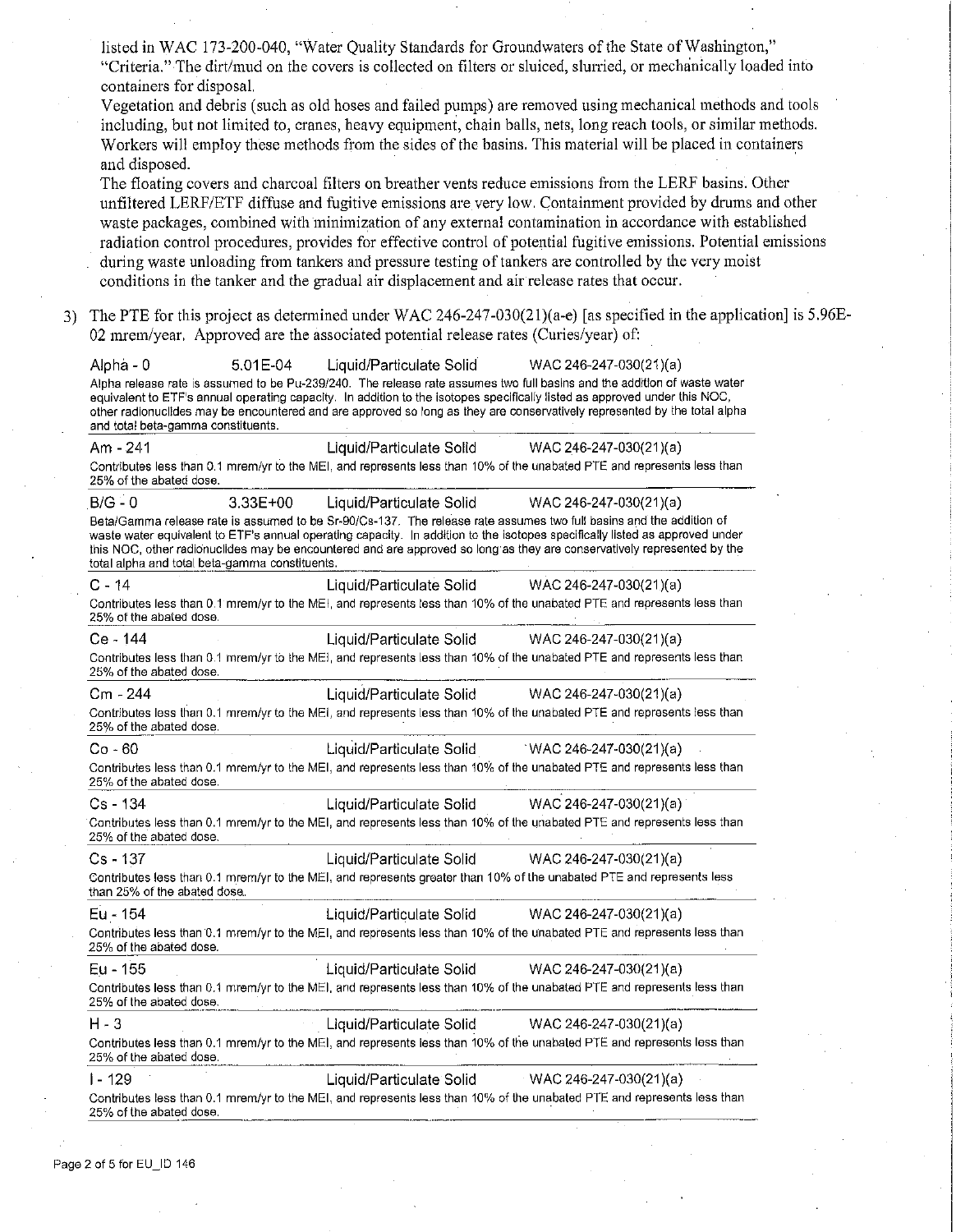| WAC 246-247-030(21)(a)<br>Mn - 54<br>Liquid/Particulate Solid<br>Contributes less than 0.1 mrem/yr to the MEI, and represents less than 10% of the unabated PTE and represents less than |  |
|------------------------------------------------------------------------------------------------------------------------------------------------------------------------------------------|--|
|                                                                                                                                                                                          |  |
| 25% of the abated dose.                                                                                                                                                                  |  |
| Liquid/Particulate Solid<br>WAC 246-247-030(21)(a)<br>Na - 22                                                                                                                            |  |
| Contributes less than 0.1 mrem/yr to the MEI, and represents less than 10% of the unabated PTE and represents less than<br>25% of the abated dose.                                       |  |
| Nb - 94<br>Liquid/Particulate Solid<br>WAC 246-247-030(21)(a)                                                                                                                            |  |
| Contributes less than 0.1 mrem/yr to the MEI, and represents less than 10% of the unabated PTE and represents less than<br>25% of the abated dose.                                       |  |
| Liquid/Particulate Solid<br>WAC 246-247-030(21)(a)<br>Np - 237                                                                                                                           |  |
| Contributes less than 0.1 mrem/yr to the MEI, and represents less than 10% of the unabated PTE and represents less than<br>25% of the abated dose.                                       |  |
| Liquid/Particulate Solid<br>WAC 246-247-030(21)(a)<br>Pu - 238                                                                                                                           |  |
| Contributes less than 0.1 mrem/yr to the MEI, and represents less than 10% of the unabated PTE and represents less than<br>25% of the abated dose.                                       |  |
| Liquid/Particulate Solid<br>WAC 246-247-030(21)(a)<br>Pu - 239/240                                                                                                                       |  |
| Contributes less than 0.1 mrem/yr to the MEI, and represents greater than 10% of the unabated PTE and represents greater<br>than 25% of the abated dose.                                 |  |
| Liquid/Particulate Solid WAC 246-247-030(21)(a)<br>Pu - 241                                                                                                                              |  |
| Contributes less than 0.1 mrem/yr to the MEI, and represents less than 10% of the unabated PTE and represents less than<br>25% of the abated dose.                                       |  |
| Liquid/Particulate Solid WAC 246-247-030(21)(a)<br>Ra - 226                                                                                                                              |  |
| Contributes less than 0.1 mrem/yr to the MEI, and represents less than 10% of the unabated PTE and represents less than<br>25% of the abated dose.                                       |  |
| Liquid/Particulate Solid<br>Ru - 106<br>WAC 246-247-030(21)(a)                                                                                                                           |  |
| Contributes less than 0.1 mrem/yr to the MEI, and represents less than 10% of the unabated PTE and represents less than<br>25% of the abated dose.                                       |  |
| $Sb - 125$<br>Liquid/Particulate Solid<br>WAC 246-247-030(21)(a)                                                                                                                         |  |
| Contributes less than 0.1 mrem/yr to the MEI, and represents less than 10% of the unabated PTE and represents less than<br>25% of the abated dose.                                       |  |
| Se - 79<br>Liquid/Particulate Solid<br>WAC 246-247-030(21)(a)                                                                                                                            |  |
| Contributes less than 0.1 mrem/yr to the MEI, and represents less than 10% of the unabated PTE and represents less than<br>25% of the abated dose.                                       |  |
| $Sr - 90$<br>Liquid/Particulate Solid<br>WAC 246-247-030(21)(a)                                                                                                                          |  |
| Contributes less than 0.1 mrem/yr to the MEI, and represents greater than 10% of the unabated PTE and represents greater<br>than 25% of the abated dose.                                 |  |
| Liquid/Particulate Solid<br>Tc - 99<br>WAC 246-247-030(21)(a)                                                                                                                            |  |
| Contributes less than 0.1 mrem/yr to the MEI, and represents less than 10% of the unabated PTE and represents less than<br>25% of the abated dose.                                       |  |
| $U - 233$<br>Liquid/Particulate Solid<br>WAC 246-247-030(21)(a)                                                                                                                          |  |
| Contributes less than 0.1 mrem/yr to the MEI, and represents less than 10% of the unabated PTE and represents less than<br>25% of the abated dose.                                       |  |
| $U - 234$<br>Liquid/Particulate Solid<br>WAC 246-247-030(21)(a)                                                                                                                          |  |
| Contributes less than 0.1 mrem/yr to the MEI, and represents less than 10% of the unabated PTE and represents less than<br>25% of the abated dose.                                       |  |
| $U - 235$<br>Liquid/Particulate Solid<br>WAC 246-247-030(21)(a)                                                                                                                          |  |
| Contributes less than 0.1 mrem/yr to the MEI, and represents less than 10% of the unabated PTE and represents less than<br>25% of the abated dose.                                       |  |
| $U - 236$<br>Liquid/Particulate Solid<br>WAC 246-247-030(21)(a)                                                                                                                          |  |
| Contributes less than 0.1 mrem/yr to the MEI, and represents less than 10% of the unabated PTE and represents less than<br>25% of the abated dose.                                       |  |
| $U - 238$<br>WAC 246-247-030(21)(a)<br>Liquid/Particulate Solid                                                                                                                          |  |
| Contributes less than 0.1 mrem/yr to the MEI, and represents less than 10% of the unabated PTE and represents less than<br>25% of the abated dose.                                       |  |
| $Zn - 65$<br>Liquid/Particulate Solid<br>WAC 246-247-030(21)(a)                                                                                                                          |  |
| Contributes less than 0.1 mrem/yr to the MEI, and represents less than 10% of the unabated PTE and represents less than<br>25% of the abated dose.                                       |  |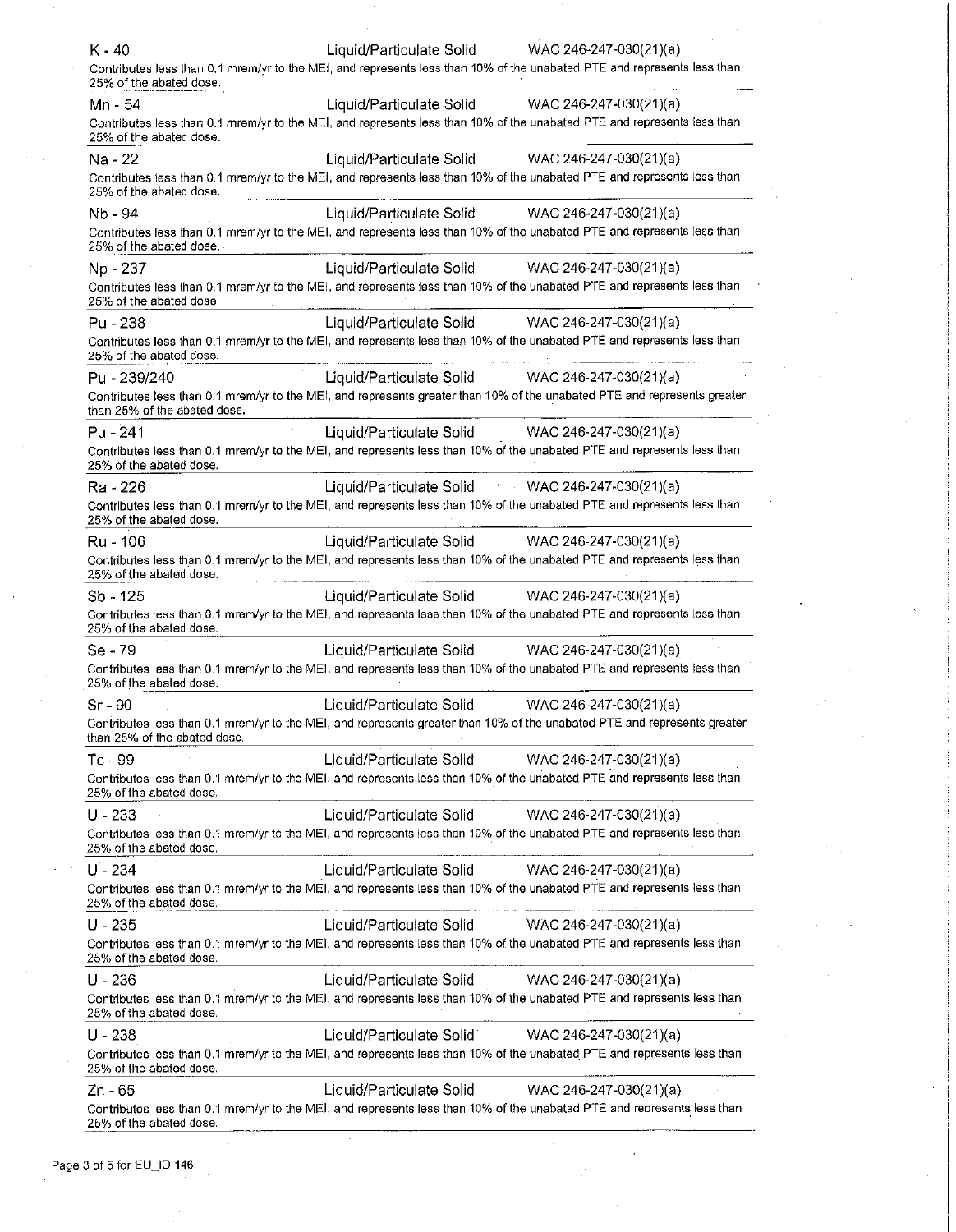Zr - 95 Liquid/Particulate Solid WAC 246-247-030(21 )(a)

Contributes less than 0.1 mrem/yr to the MEI, and represents less than 10% of the unabated PTE and represents less than <br>25% of the abated dose. 25% **of the abated dose.** 

| Am - 241   | $C - 14$   | Ce - 144     | Cm - 244   | $Co - 60$ |
|------------|------------|--------------|------------|-----------|
| $Cs - 134$ | $Cs - 137$ | Eu - 154     | $Eu - 155$ | H - 3     |
| l - 129    | K - 40     | Mn - 54      | Na - 22    | Nb - 94   |
| Np - 237   | Pu - 238   | Pu - 239/240 | Pu - 241   | Ra - 226  |
| Ru - 106   | Sb - 125   | Se - 79      | $Sr-90$    | Tc - 99   |
| $U - 233$  | $U - 234$  | $U - 235$    | $U - 236$  | U - 238   |
| Zn - 65    | Zr - 95    |              |            |           |

The potential release rates described in this Condition were used to determine control technologies and monitoring requirements for this approval. DOE must notify the Department of a "modification" to the emission unit, as defined in WAC 246-247-030(16). DOE must notify the Department of any changes to a NESHAP major emission unit when a specific isotope is newly identified as contributing greater than 10% of the potential TEDE to the MEI, or greater than 25% of the TEDE to the MEI after controls. (WAC 246-247-110(9)) DOE must notify the Department of any changes to potential release rates as required by state or federal regulations including changes that would constitute a significant modification to the Air Operating Permit under WAC 173-401-725(4). Notice will be provided according to the particular regulation under which notification is required. If the applicable regulation(s) does not address manner and type of notification, DOE will provide the Department with advance written notice by letter or electronic mail but not solely by copies of documents.

### 4) CONTAMINATION CONTROLS-Quarterly Inspection

Contamination on top of the LERF covers shall be minimized by inspecting the covers on a quarterly basis for damage and accumulation of precipitation, and pumping the precipitation into the basin under the covers as needed, Weather allowing, pumping will be initiated whenever visible channeling occurs (unless caused by malfonction of **the tensioning system) or whenever there is standing water on more than 10% of the cover.**  (WAC 246-247-040(5))

5) CONTAMINATION CONTROLS-Annual Cleaning

Covers shall be be cleaned at a minimum of once per calendar year of accumulation of precipitation and removable material.

The fluid will be removed to a level where the fluid is not readily pumpable, and the accumulated solids will be removed to a level the does not cause channeling of the cover.

(WAC 246-247-040(5))

6) CONTAMINATION CONTROL-Cover Cleanup

If physical removal from the covers other than by pumping is necessary, the following controls shall be be implemented:

Continuous radiological control technician coverage shall be be provided as specified in applicable Radiological Work Permits.

Beta-gamma contamination surveys shall be performed during cleanup activities.

Cleanup activities involving movement of dispersible contaminated material will stop if average wind speeds exceed 20 miles per hour, as measured at the work site.

Suppressants such as water, fixatives, and covers will be used, as necessary, to control contamination spread. (WAC 246-247-040(5)),

## 7) CONTAMINATION DOCUMENTATION-Cover Cleanup Control-outside LERF Basins

For the area from the basin edges to 1,000 ft. from the basin edge, maintain a record ofrad con reports that were perfonned during a month (routine, pre-job and during-job surveys) and appropriate corrective actions taken (as required) which shall be available for the audit. The reports shall include details of biologic vectors if involved. (WAC 246-247-040(5)), (WAC 246-247-040(6))

## 8) WDOH NOTIFICATION-Cover Cleanup Control-Contamination greater than I rad/hr

WDOH shall be notified when direct contamination readings are detected greater than 1 rad per hour per 100 square centimeters beta-gamma during cleanup activities.

(WAC 246-247-040(5)), (WAC 246-247-040(6))